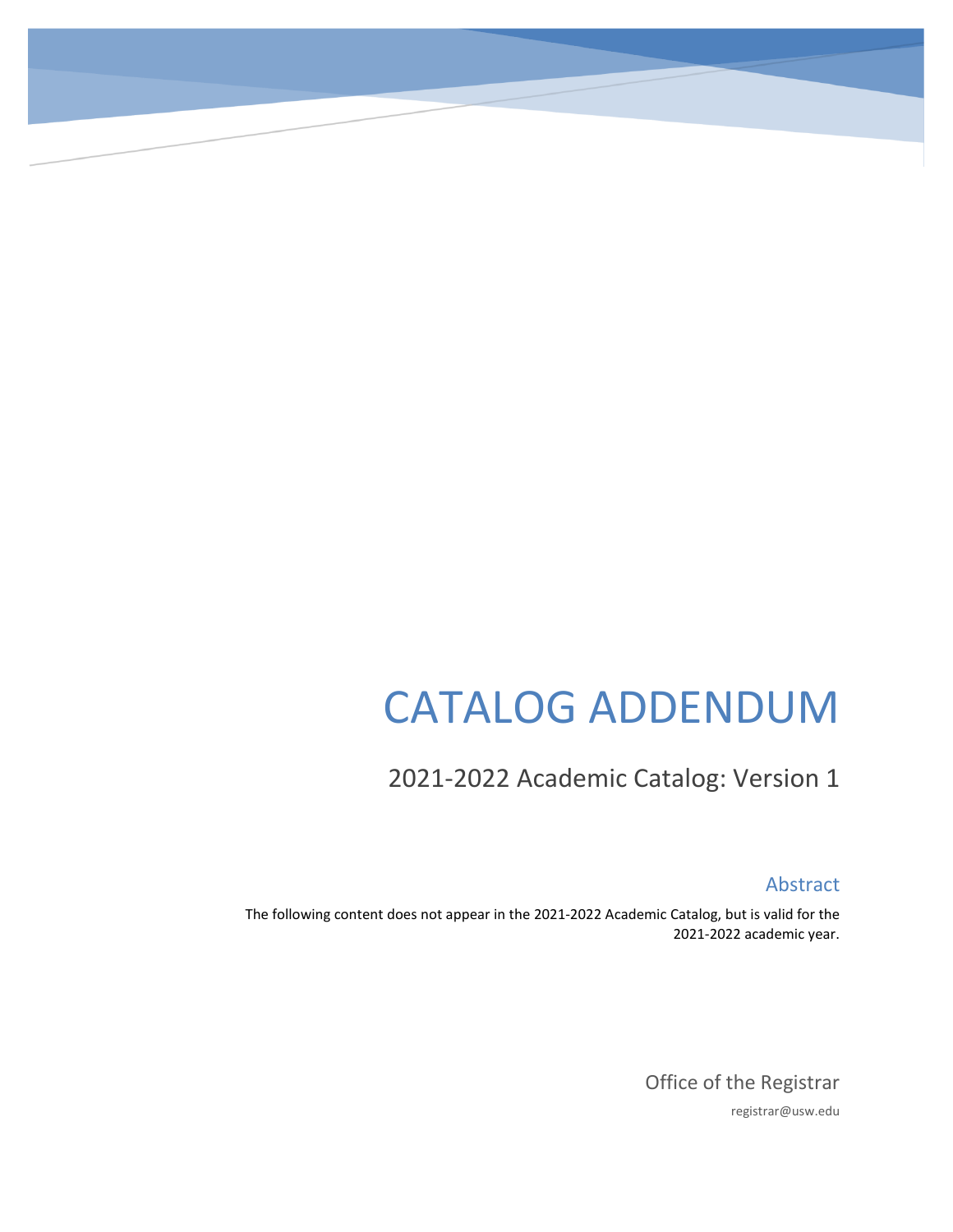# CONTENTS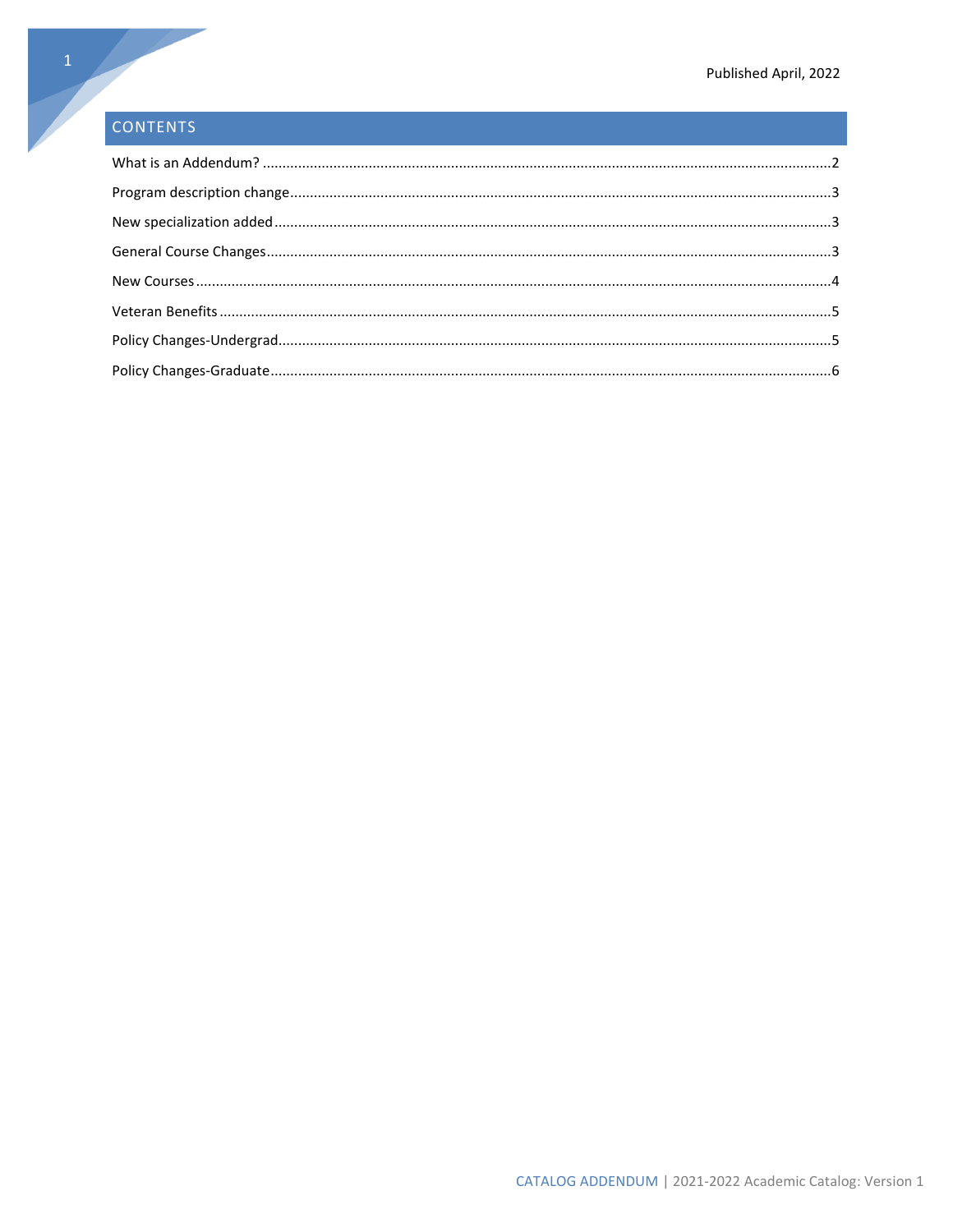# <span id="page-2-0"></span>WHAT IS AN ADDENDUM?

University of the Southwest (USW) publishes a full Catalog every year. The Addendum contains important information that has been updated throughout the past year.

The following question and answer section is designed to respond to common questions about how to use this important document. As always, it is recommended that students seek the guidance of counselors for course, program, and transfer planning. In this way, you will be able to access all the most up-to-date information available.

Q. Why do we have an Addendum?

A. USW is constantly updating curriculum, program requirements, institutional information, and policies. It is important to have a print and web document that helps students and staff locate all these changes.

Q. How do I use the Addendum?

A. The Addendum is to be used alongside the 2021-2022 academic catalog, not in isolation. Check your program and course of interest to see if there have been any changes. Meet with your counselor if you have questions about how these changes affect your academic plan.

#### Q. Does the Addendum supersede the Catalog?

A. The Addendum is just that: an addition to the 2021-2022 Academic Catalog. Whatever is listed in the Addendum in terms of new courses and/or new program requirements does supersede what is in the Catalog. However, in terms of Catalog rights, if you began a program in Fall 2021 or Spring 2022, you will be able to adhere to the requirements listed in the 2021-2022 Catalog if you have no break in enrollment until the time of your completion. Once again, if you have questions about programs and courses, see a counselor.

Q. Where can I find the Addendum?

A. The Addendum is on the web and can be accessed from Office of the Registrar site at [www.usw.edu.](http://www.usw.edu/)

We hope this document will be helpful to you. It has been prepared as carefully as possible to include all information available as of April 2022. University of the Southwest reserves the right to make changes as needs require, and to change, without notice, any of the information, requirements, and regulations in the Course Catalog and the Catalog Addendum. If you have questions about the content or any other part of this document, please contact the Office of the Registrar at 575-492-2126 or registrar@usw.edu.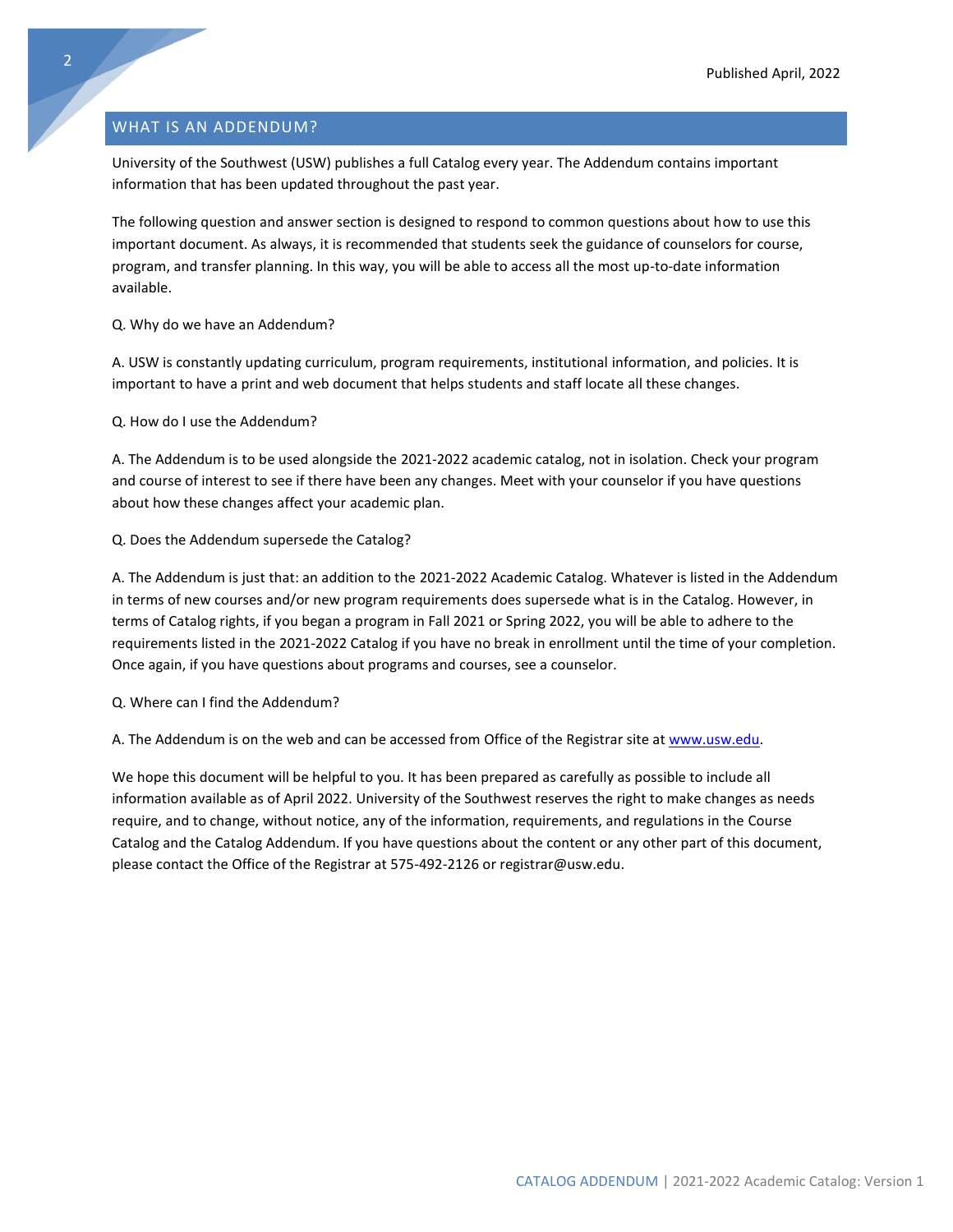#### <span id="page-3-0"></span>PROGRAM DESCRIPTION CHANGE

# THE BACHELOR OF ARTS IN COMMUNITY LEADERSHIP AND SOCIAL ENGAGEMENT

Is a degree offered by USW as part of the University's Inmate Education Program. It is an interdisciplinary program meant to prepare the graduate to effect positive community change through best practices in leadership, communication, ethics, and Christian studies.

#### BACHELOR OF SCIENCE IN EDUCATION

The Education Faculty offers coursework leading to a Bachelor of Science Degree in Early Childhood Education, Elementary Education, Secondary Education, and Special Education K-12 (SPED). Candidates seeking Elementary Education, Secondary Education, and Special Education K-12 (SPED) select teaching fields from the following areas: Language Arts, Mathematics, General Sciences, or Social Sciences. The Teacher Education Program is approved by the New Mexico Secretary of Public Education.

#### <span id="page-3-1"></span>NEW SPECIALIZATION ADDED

#### EDUCATIONAL LEADERSHIP-EDD

EdD - Educational Leadership the Doctor of Education in Educational Leadership specialization provides students the opportunity to develop an executive-level skill set required for leading and implementing meaningful change within educational institutions. This emphasis is recommended for scholar-practitioner leaders working in a variety of educational settings such as public or private Pre-K-12 schools, institutions of higher learning, or other educational agencies.

# <span id="page-3-2"></span>GENERAL COURSE CHANGES

General corrections to courses currently included in the 2021-2022 catalog.

#### COURSE DESCRIPTION CHANGES AND COURSE NAME CHANGES

#### COUN-5113 - Spirituality and Counseling (3 credit hours)

The study and application of theory and techniques to assist a counselor in the appropriate integration of spirituality in the counseling process with clients from a variety of faith traditions. This course will cover how clinical mental health is viewed from several cultural/spiritual perspectives.

#### COUN-5853 Internship II in Mental Health Counseling (3 credit hours)

As a student nears the end of their degree, this course will bring everything together. The student will complete their portfolio and a portfolio interview with the core faculty in the CMHC degree plan. The student will submit a video (longer than previous recordings) demonstrating their counseling skills. The student will complete the 600 clock hours of counseling (300 in Internship 1 and 300 in internship II) under the direction of the Program Chair and the Practicum and Internship Coordinator.

#### EDU-3233 Principles and Methods for Teaching Elem. Reading (3 credit hours)

This course is designed for pre-service teachers and focuses on teaching reading at the elementary level. Topics include assessment and instruction of foundational reading skills in the early grades, strategies to develop reading and comprehension of narrative and informational text to build discipline-specific knowledge, methods of instruction that are sensitive and responsive to the individual needs of all students, and selection of appropriate instructional materials and assessments. Focus is placed on the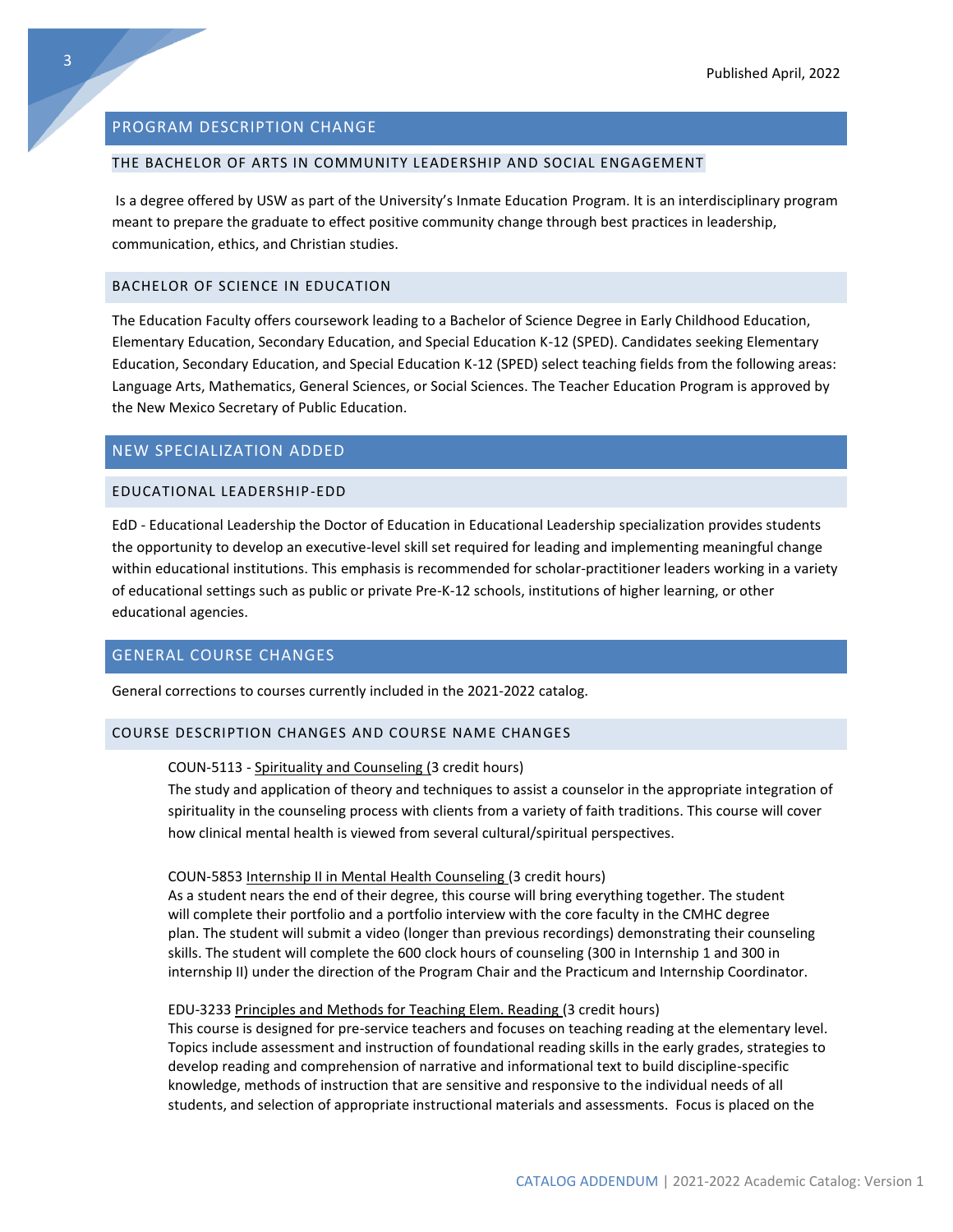five elements of reading success: comprehension, fluency, vocabulary, phonics, and phonemic awareness. Field assignments will support the link between theory and practice (10 hours).

EDU-3503 - Methods & Materials for Reading & Integrated Communication Arts (3 credit hours) Literacy is the currency of learning, and literacy opens the doors to all other learning. Therefore, every teacher needs to consider the ways in which reading, writing, speaking, and listening can be integrated in their classrooms. In this course, instructional routines that allow the development of literacy skills students need to comprehend course content, no matter what content area, will be explored. Field assignments will support the link between theory and practice (10 hours).

#### EDU-4303 Literacy Development and Instruction for ELLs (3 credit hours)

This course is designed for pre-service teachers and focuses on methods and instructional strategies for supporting the literacy development of English Language Learners. Teacher candidates will learn how to design and implement lessons that enhance learner engagement and success. A focus on the components of the science of reading (comprehension, fluency, vocabulary, phonics, and phonemic awareness) is woven throughout the course. Field assignments will support the link between theory and practice. Field assignments will support the link between theory and practice (10 hours).

# COURSE ADDITION

EDD 8443 Collaborative Relations for Schools and Communities (3 credit hours) This specialization course examines the theories and competencies required for administrators to foster sustainable partnerships within the school community. An emphasis is placed on the importance of collaborative relations that support students, families, and community stakeholders to enhance student success. (Recommended for PK-12 Emphasis)

#### EDUC 5263 Capstone Project (3 credit hours)

The final capstone course provides an opportunity for candidates to apply the competencies acquired during the program by developing a graduate-level project to enact meaningful change in schools. Candidates will determine a problem that impacts student learning and create a comprehensive plan to address the identified issue. Examples of projects might include a school or district improvement plan, curriculum reform initiative, or strategic technology plan. Prerequisites: Approval from the Program Coordinator.

#### COURSE NAME CHANGES

EDUC 5103 Educational Research & Academic Writing

EDUC 5343 Education & Special Education Law

#### COURSE CREDIT CHANGES

EDUC 5393B Internship in Educational Diagnostics II (3 credit hours)

BIO 4203 Medical Terminology (3 credit hours)

# <span id="page-4-0"></span>NEW COURSES

DMIN 8093 - Advanced Biblical Backgrounds (3 credit hours)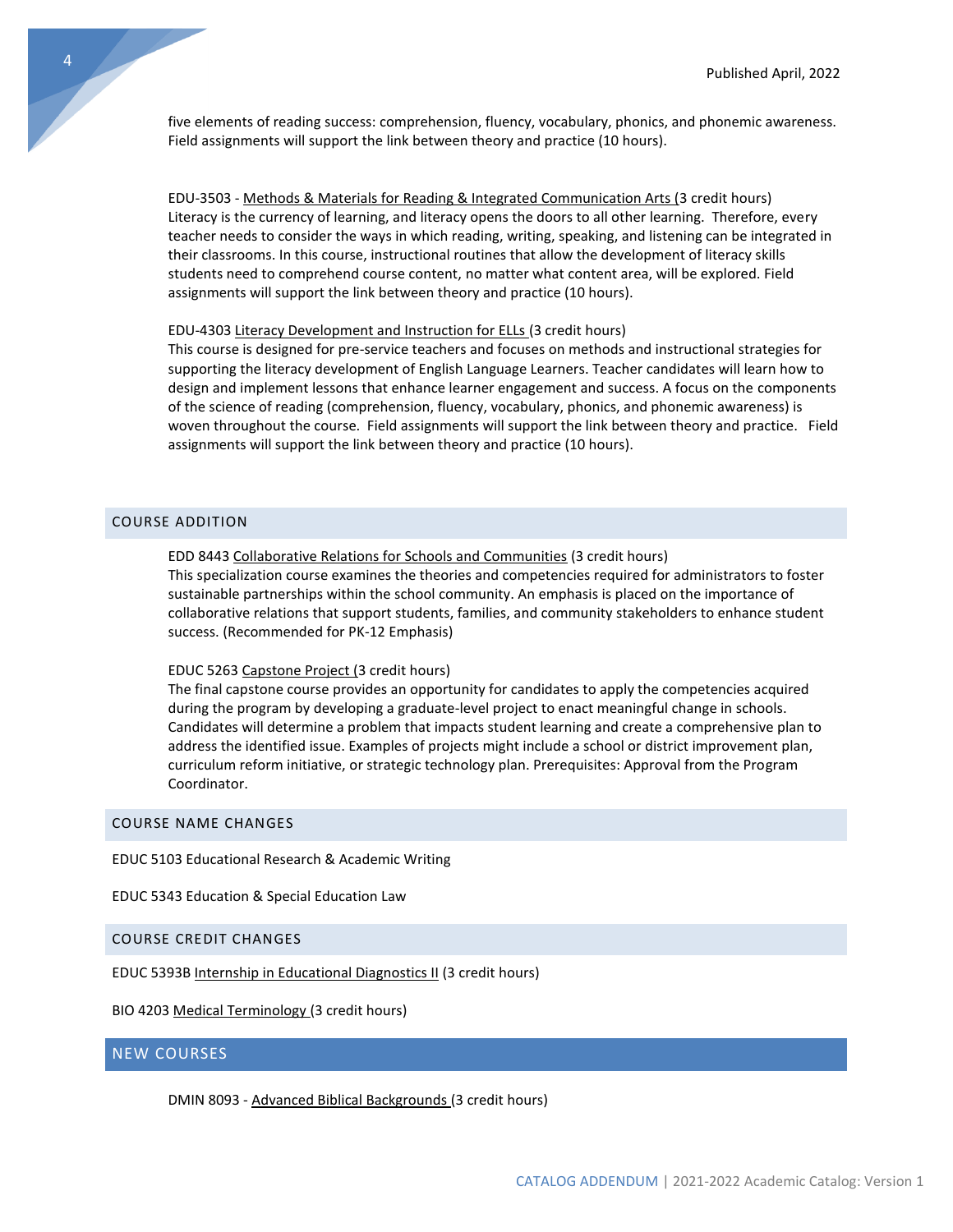This course is an intensive investigation of the cultural and historical context of the various Biblical authors and their works.

DMIN 8083 – Theology of Church and Ministry (3 credit hours)

This course will be an in-depth study of Ecclesiology with view to application for church leadership. It will provide a biblical and theological foundation from which to build a guiding philosophy of church ministry.

# <span id="page-5-0"></span>VETERAN BENEFITS

# NEW SCHOOL CERTIFYING OFFICIAL

GI Bill® is a registered trademark of the U.S. Department of Veterans Affairs (VA). More information about education benefits offered by VA is available at the official U.S. government website at [http://www.benefits.va.gov/gibill.](http://www.benefits.va.gov/gibill)

The School Certifying Official has been changed from Lisa Nelson to Sandy Wilkinson and Melissa Williams.

University of the Southwest Sandy Wilkinson, Melissa Williams School Certifying Officials 6610 N. Lovington Hwy Ste 507 Telephone (575) 492-2167 (833) 879-4723 ext. 701

# <span id="page-5-1"></span>POLICY CHANGES-UNDERGRAD

#### DID NOT COMPLETE SCHEDULED DAYS — UNIVERSITY WITHDRAWAL

- 1) Submits course withdrawal(s) from all courses scheduled for the semester/ module.
- 2) Submits a course withdrawal from the last course or courses scheduled to attend, i.e., the course with the latest end date in the scheduled enrollment, whether or not any other course(s) was completed prior to ceasing attendance.
- 3) A student is not considered to have withdrawn if the student successfully completes one module that includes 49 percent or more of the number of days in the payment period, excluding scheduled breaks of five or more consecutive days and all days between modules.
- 4) A student is not considered to have withdrawn if the student successfully completes a combination of modules that when combined contain 49 percent or more of the number of days in the payment period, excluding scheduled breaks of five or more consecutive days and all days between modules.
- 5) A student is not considered to have withdrawn if the student successfully completes coursework equal to or greater than the coursework required for the institution's definition of a half-time student under § 668.2 for the payment period.
- 6) Please note that all of the withdrawal exemptions apply to both undergraduate and graduate students as long as the student and program meet the underlying exemption criteria (i.e. the program is offered in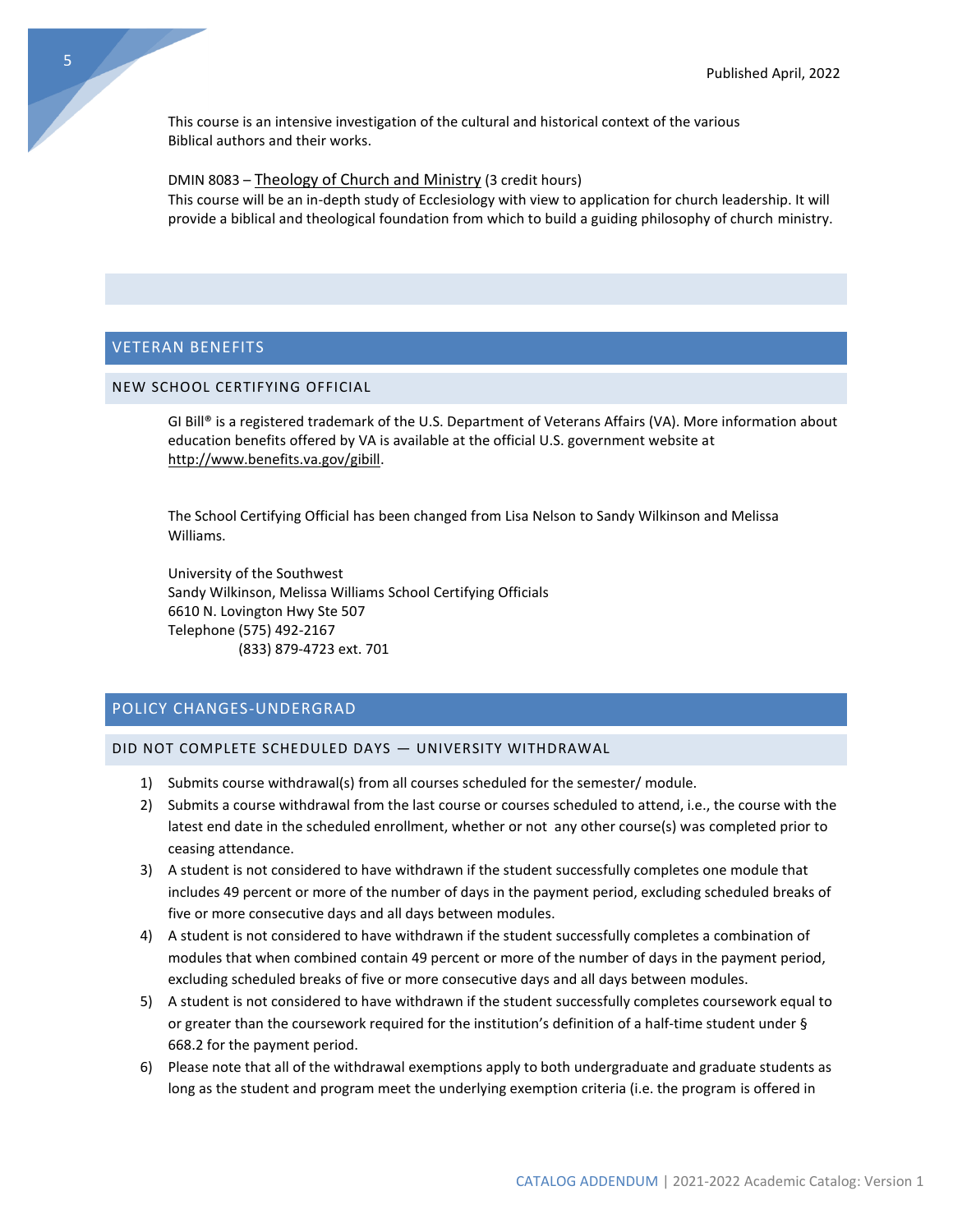modules, the students are graduates, etc.). Finally, a student only needs to meet one of the withdrawal exemptions to be exempt from R2T4.

# NO STUDENT-INITIATED NOTIFICATION – UNOFFICIAL WITHDRAWAL

- 1) A student is not considered to have withdrawn if the student successfully completes one module that includes 49 percent or more of the number of days in the payment period, excluding scheduled breaks of five or more consecutive days and all days between modules.
- 2) A student is not considered to have withdrawn if the student successfully completes a combination of modules that when combined contain 49 percent or more of the number of days in the payment period, excluding scheduled breaks of five or more consecutive days and all days between modules
- 3) A student is not considered to have withdrawn if the student successfully completes coursework equal to or greater than the coursework required for the institution's definition of a half-time student under § 668.2 for the payment period.
- 4) Please note that all of the withdrawal exemptions apply to both undergraduate and graduate students as long as the student and program meet the underlying exemption criteria (i.e. the program is offered in modules, the students are graduates, etc.). Finally, a student only needs to meet one of the withdrawal exemptions to be exempt from R2T4.

# <span id="page-6-0"></span>POLICY CHANGES-GRADUATE

# DID NOT COMPLETE SCHEDULED DAYS — UNIVERSITY WITHDRAWAL

- 1) Submits course withdrawal(s) from all courses scheduled for the semester/ module.
- 2) Submits a course withdrawal from the last course or courses scheduled to attend, i.e., the course with the latest end date in the scheduled enrollment, whether or not any other course(s) was completed prior to ceasing attendance
- 3) A student is not considered to have withdrawn if the student successfully completes one module that includes 49 percent or more of the number of days in the payment period, excluding scheduled breaks of five or more consecutive days and all days between modules.
- 4) A student is not considered to have withdrawn if the student successfully completes a combination of modules that when combined contain 49 percent or more of the number of days in the payment period, excluding scheduled breaks of five or more consecutive days and all days between modules.
- 5) A student is not considered to have withdrawn if the student successfully completes coursework equal to or greater than the coursework required for the institution's definition of a half-time student under § 668.2 for the payment period.
- 6) Please note that all of the withdrawal exemptions apply to both undergraduate and graduate students as long as the student and program meet the underlying exemption criteria (i.e. the program is offered in modules, the students are graduates, etc.). Finally, a student only needs to meet one of the withdrawal exemptions to be exempt from R2T4.

# NO STUDENT-INITIATED NOTIFICATION – UNOFFICIAL WITHDRAWAL

1) A student is not considered to have withdrawn if the student successfully completes one module that includes 49 percent or more of the number of days in the payment period, excluding scheduled breaks of five or more consecutive days and all days between modules.